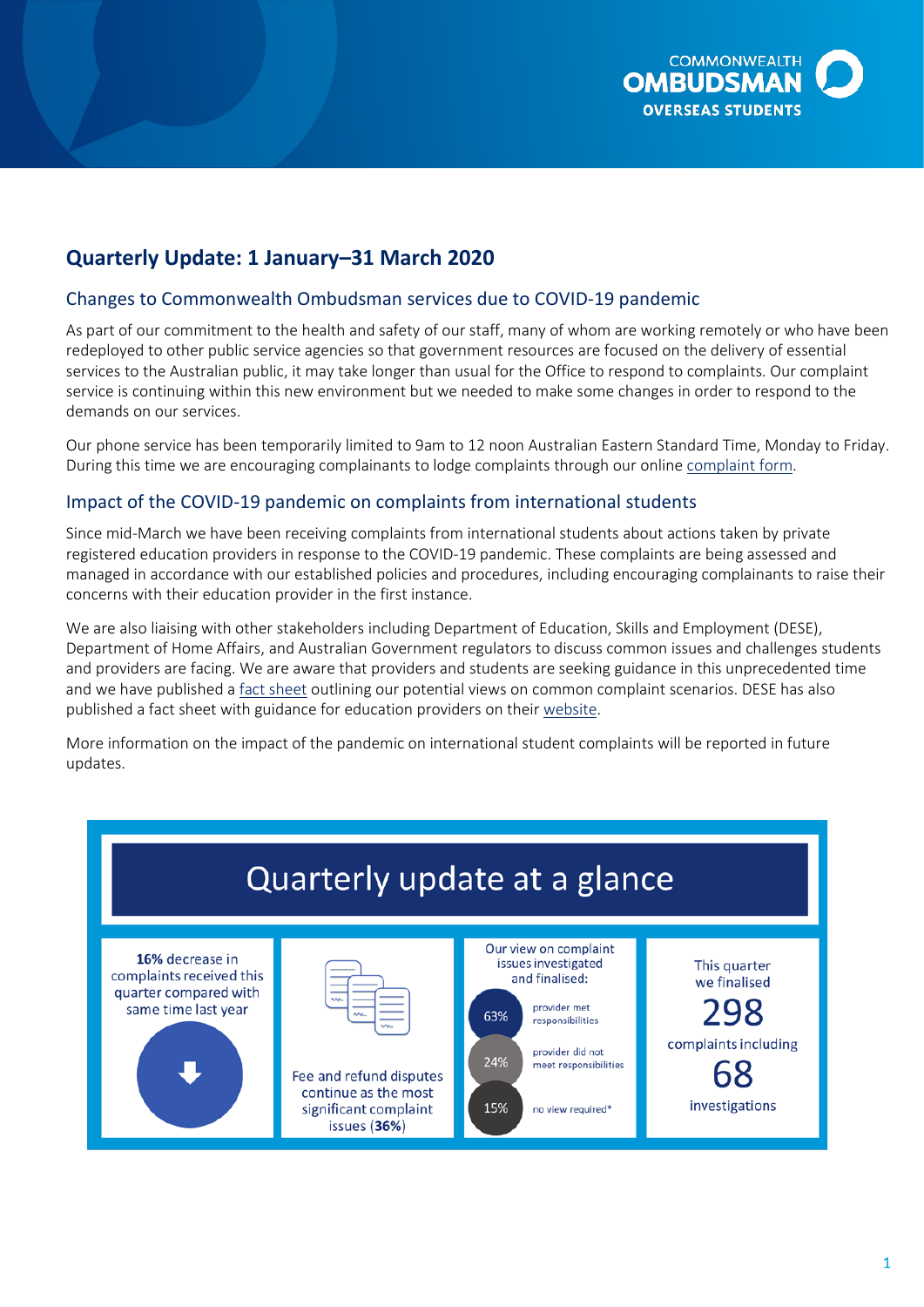#### The Commonwealth Ombudsman's role as Overseas Students Ombudsman

In its Overseas Students Ombudsman role, the Office can investigate actions taken by private registered education providers in connection to intending, current or former student visa holders. The Office also gives private registered providers advice and training about best practice complaint handling, and reports on trends and systemic issues arising from complaints.

## Complaints received

 During 1 January–31 March 2020, we received 320 complaints from international students studying with privately registered education providers (see Figure 1). This represented a 16 per cent decrease compared to the same time last year. The Office has received 1,072 complaints during the current financial year to 31 March 2020. The Office is expecting that complaints received in the 2019–20 financial year will exceed the number received during 2018–19 (1,324) due to a range of factors, including the impact of the COVID-19 pandemic.



#### Figure 1—Complaints received 2018–19 and 2019–20 YTD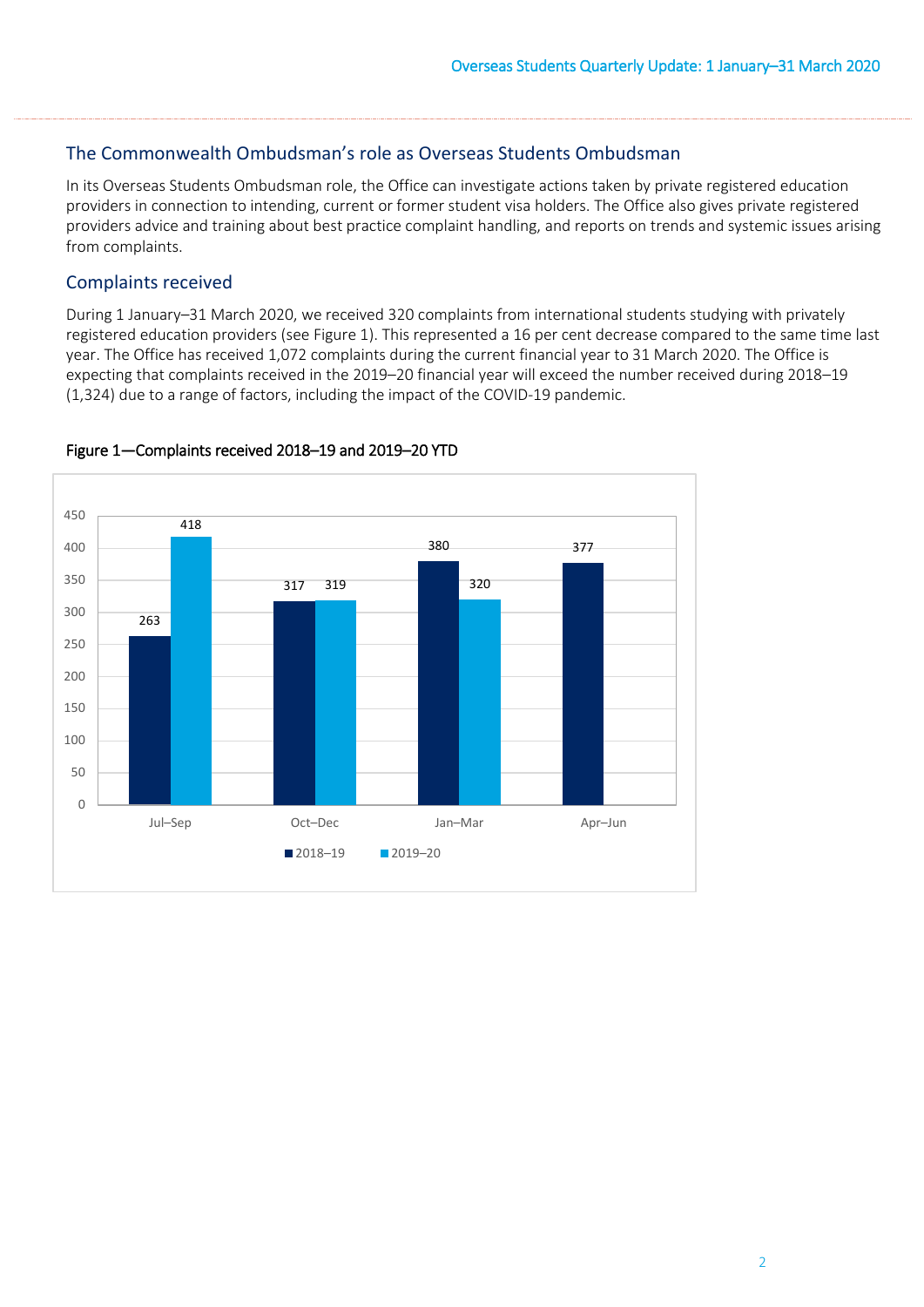# Action taken to finalise complaints

 During 1 January–31 March 2020 we finalised 298 complaints, which included 343 issues (more than one issue may be recorded for each complaint). Some complaints finalised during this period were received during previous quarters.

how we finalise complaints can found in our previous quarterly updat[e here.](https://www.ombudsman.gov.au/__data/assets/pdf_file/0011/110621/Overseas-Students-Quarterly-Summary-October-to-December-2019.pdf) Figure 2 below provides a summary of the actions we took to finalise complaints in the quarter. More information on





#### Final views on complaint issues

During 1 January–31 March 2020, we finalised 68 complaint investigations which included 81 issues. Table 1 details the view we formed on complaint issues in the investigations finalised during the period.

Table 1**—**Views on finalised investigations into issues: 1 January–31 March 2020

| View                                                 | <b>Total issues</b> | $\frac{9}{6}$ 1 |
|------------------------------------------------------|---------------------|-----------------|
| Provider substantially met responsibilities          |                     | 62              |
| Provider did not substantially meet responsibilities | 19                  | 24              |
| No view (see below)                                  |                     |                 |

 Table 1 shows that for 15 per cent of complaint issues finalised in the quarter, we did not form a view about whether the provider substantially met their responsibilities. This can be for the following reasons:

- the issue was not investigated, even though other issues complained about were investigated
- the issue was resolved between the student and provider during the course of the investigation, or
- the investigation of that issue ceased before a view could be formed.

<span id="page-2-0"></span>l <sup>1</sup> Does not total 100 due to rounding.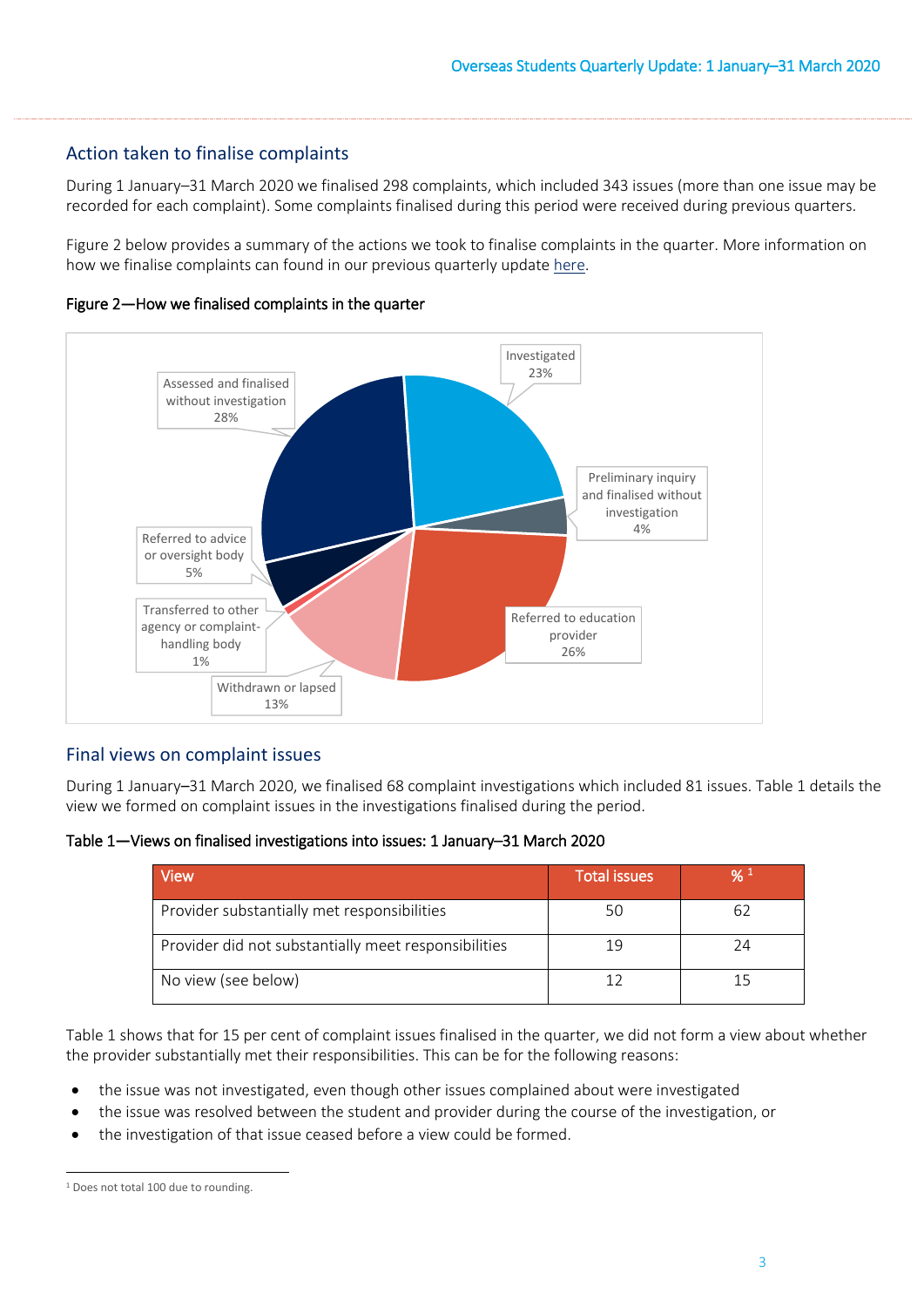#### Complaint issues

Written agreements (fees and refunds) continue to be the most common complaint issue. They are generally due to students seeking a refund of pre-paid tuition fees when they have ceased their study before finishing their course. The student's ability to seek a refund should be stated in their written agreement with the provider. [2](#page-3-0) Transfers between providers and progress, attendance and course duration, were the next most common issues raised in complaints to our Office.

 Figure 3 shows common complaint issues raised in complaints during the quarter. Detailed data about complaint issues finalised during 1 January–31 March 2020, including comparisons with the previous quarter, can be found in Table 3 on page nine.



#### Figure 3—Common complaint issues: 1 January–31 March 2020

## Complaints by education sector

 The Vocational Education and Training (VET) sector continues to be the most commonly complained about sector, with 60 per cent of investigated complaints from students studying VET courses (see Figure 4). However, the VET sector also has the highest proportion of international students in the Office's jurisdiction (68 per cent), followed by the Higher Education sector (20 per cent).

<span id="page-3-0"></span>l <sup>2</sup> National Code of Practice for Providers of Education and Training to Overseas Students 2018 Standard 3.4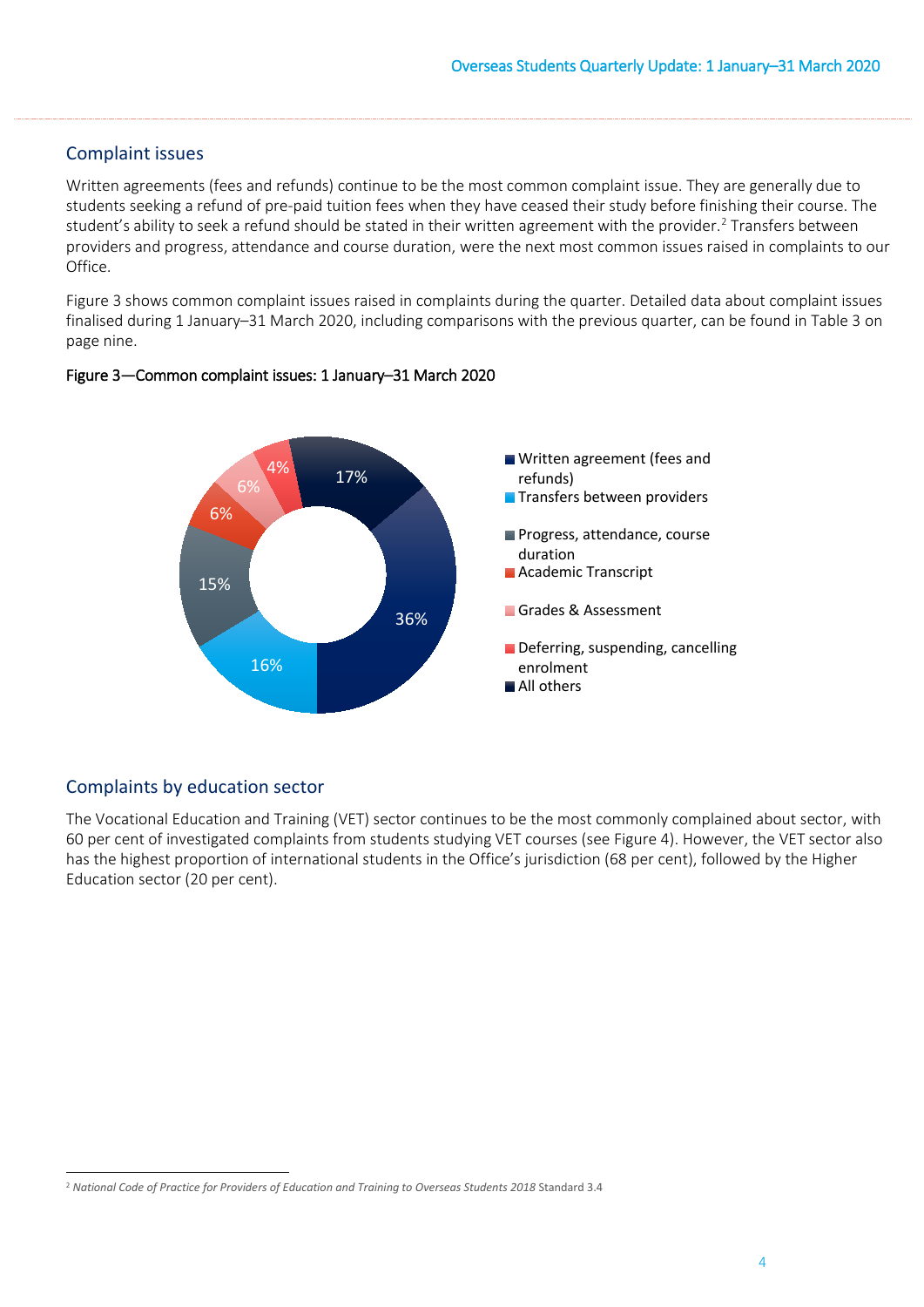

Figure 4—Complaints investigated by sector: 1 January–March 2020

# Complaints by registered state or territory of providers

Providers registered in New South Wales, Victoria and Queensland made up the three largest groups of complaints received by our Office. This is consistent with the higher number of students studying in these states (see Table 6 on page 11).

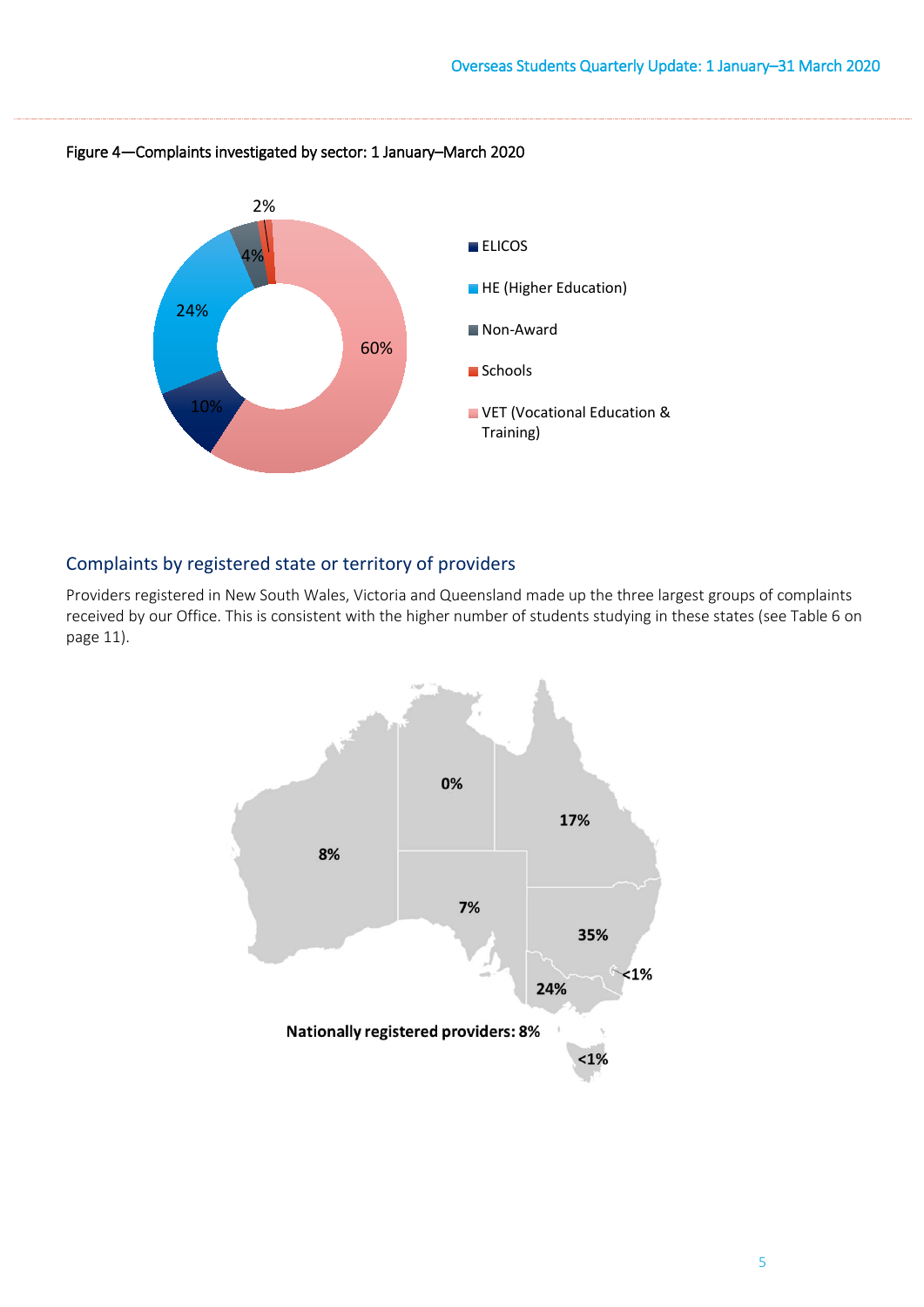# Complaints investigated by origin of complainant

We investigated and finalised complaints from students originating from 25 different countries and administrative regions during the quarter. The largest groups of complainants were from India, China and Pakistan.

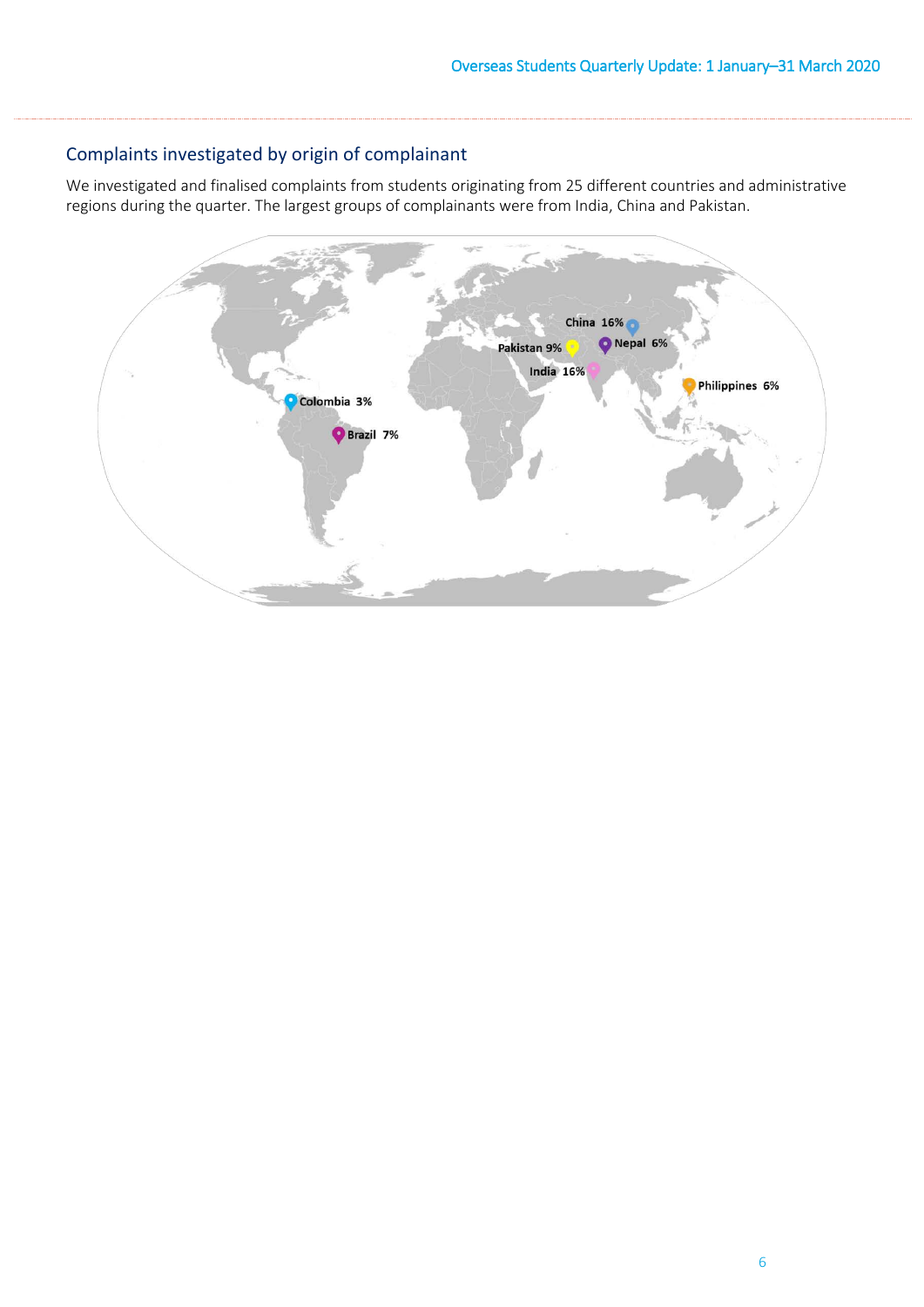## Case study: Bank account issues and fee refunds

 provider and student gave us records of their correspondence regarding the refund request. An international student approached us after applying for a refund from their education provider, and not receiving a response for four months. After contacting the student's provider we were told that they had no record of ever receiving fee payments from the student, and that they had informed the student of this. The

 provided with a Confirmation of Enrolment (CoE). However, the provider insisted they had no record of receiving The correspondence revealed that the student was convinced they had paid their tuition fees as they had been a payment. The student had provided receipts showing international transfer numbers, however the provider was adamant that no such transfer had been made to their accounts. On further investigation, the provider told us that some of their bank account details had been incorrectly stated on the transfer receipt, and that it appeared a different bank had been the recipient of the funds.

The student made enquiries with their bank, and the bank confirmed that although a different bank had been the initial recipient of the funds, the transfer had been rerouted to the correct account. The provider then informed us that the student's CoE had been issued on the basis of the transfer receipt, without confirming that the funds had actually been received, and they insisted that the payment had never been deposited.

 We compared the transfer confirmation from the student and the provider's banking records for the period and received from the student. However, as the payment had been routed through two banks, the first bank had deducted an international transfer fee resulting in the amount deposited in the provider's account being slightly less than expected. This meant that the provider had been looking for a specific amount that was not evident in were able to identify a payment that matched a reference number. This confirmed that a payment had been their accounts for that time period due to the discrepancy caused by the deduction of the bank fee.

Once we gave this information to the provider it decided to refund the student.

 improve experiences for students and education providers. Three elements of better practice complaint handling This case demonstrates how applying good complaint handling practices can avoid drawn-out disputes and as identified in ou[r guide](https://www.ombudsman.gov.au/__data/assets/pdf_file/0020/35615/Better-practice-guide-to-complaint-handling.pdf) would have assisted in resolving the complaint much earlier:

- matching amount in their accounts. Continuing to search, for example by the student's reference number, - Impartiality: in this case, the provider appears to have made a judgement too early after not finding a would have identified the payment.
- Investigation: it was only during the external appeal to our Office that the provider identified that their bank details were incorrectly recorded on the student's receipt. It appears that the education provider did not consider all the information that the student provided.
- Response: if the provider had given the student a complete response, the student would have had the information they needed to query where the money was sent.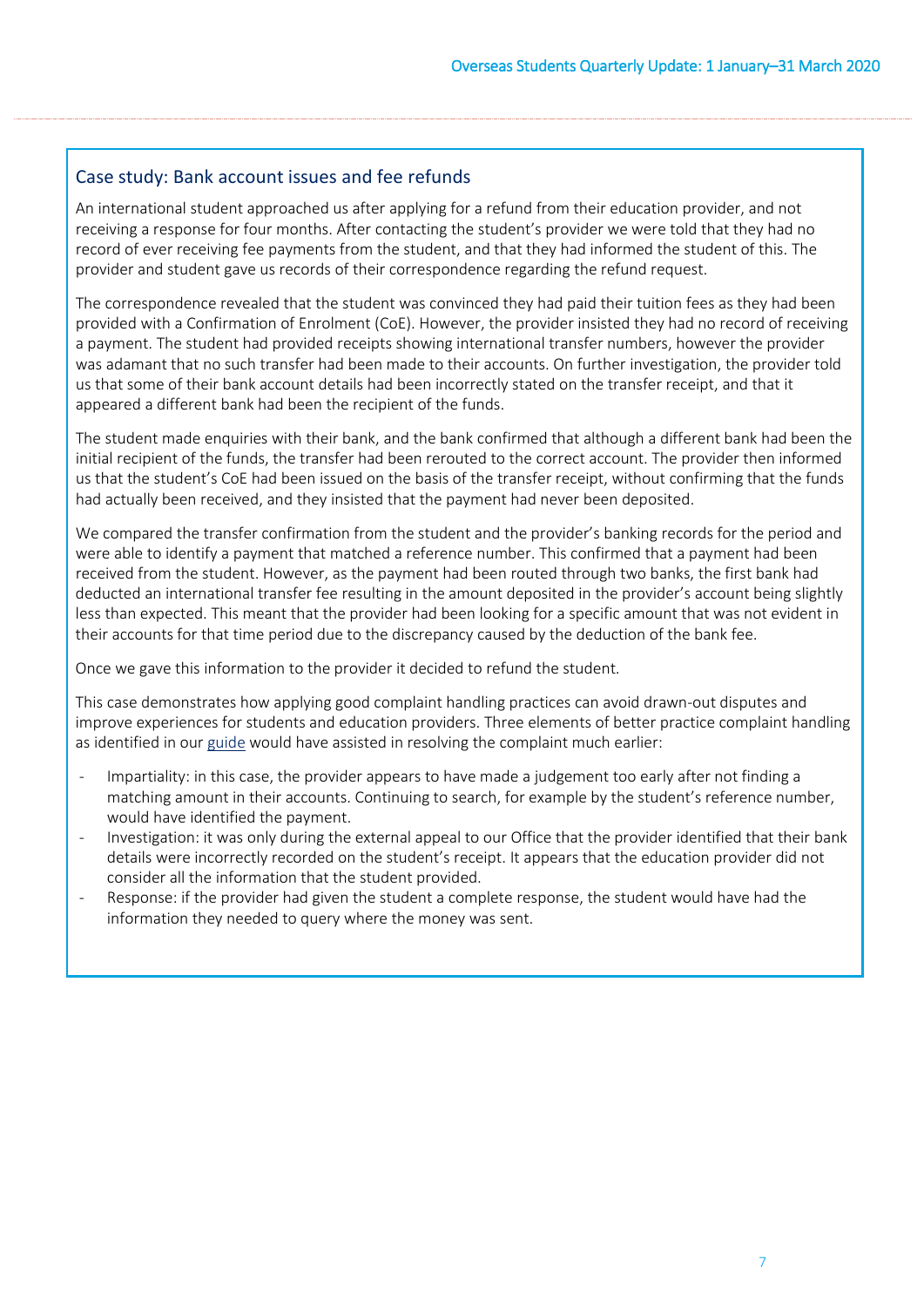#### Timeframes to finalise complaints

 time of the complainant or provider to our requests for information. We continue to look for ways to more quickly finalise complaints, while maintaining best practice complaint handling processes. Some investigations take longer than others. This can be due to the complexity of the issues involved, or the response

During 1 January–31 March 2020, we finalised complaints within the following timeframes:

Table 2**—**Complaints handling service standards: 1 January–31 March 2020

| <b>Complaints finalised</b> | <b>Timeframe</b> | Service standard |
|-----------------------------|------------------|------------------|
| 74%                         | Within 30 days   | 75%              |
| 82%                         | Within 60 days   | 85%              |
| 90%                         | Within 90 days   | 90%              |
| 100%                        | Within 12 months | 99%              |

#### Disclosures to regulatory bodies

 considered in the public interest to do so. We made no disclosures to a regulator under s 35A of the Ombudsman Act during the 1 January–31 March 2020 period. Under s 35A of the *Ombudsman Act 1976* (Ombudsman Act), the Ombudsman may make disclosures to any person, including a regulatory body in respect of the performance of its functions or in relation to an investigation, if it is

#### Submissions

 Occasionally the Ombudsman may make submissions to government departments or parliamentary inquiries to inform development of new legislation and policy. We did not make any submissions in this quarter. Previous submissions can be found on ou[r website.](http://www.ombudsman.gov.au/publications/submissions/all-submissions?root_node_selection=35944&page_asset_listing_90039_submit_button=Refresh)



 During 1 January–31 March 2020, we made 20 comments to providers for improvements or reconsideration of an earlier decision.

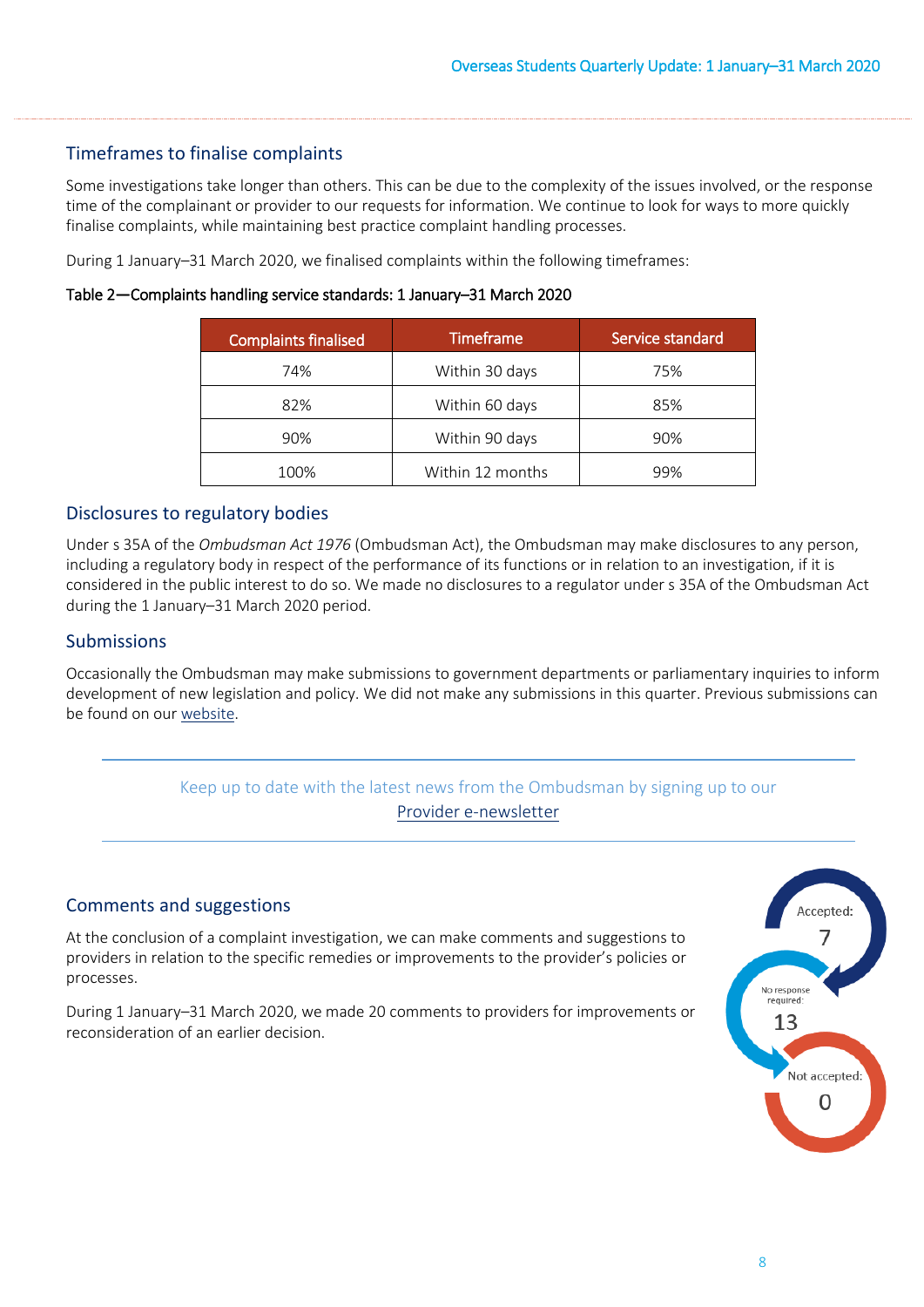# Detailed data regarding finalised complaints

Table 3**—**Complaint issues for complaints finalised 1 October–31 December 2019 and 1 January– 31 March 2020

| <b>Issues</b>                                  | <b>Complaint issues</b><br>finalised<br>October December 2019 | <b>Complaint issues</b><br>finalised<br>January March 2020 |
|------------------------------------------------|---------------------------------------------------------------|------------------------------------------------------------|
| Formalisation of enrolment (written agreement) | 169                                                           | 124                                                        |
| Transfers between registered providers         | 47                                                            | 56                                                         |
| Progress, attendance and course duration       | 45                                                            | 50                                                         |
| Academic Transcript                            | 15                                                            | 20                                                         |
| Grades/assessment                              | 19                                                            | 19                                                         |
| Deferring, suspending or cancelling enrolment  | 13                                                            | 15                                                         |
| Out of jurisdiction to investigate (OOJ)       | 9                                                             | 13                                                         |
| Provider default                               | 18                                                            | 11                                                         |
| <b>Graduation Completion Certificate</b>       | $\overline{7}$                                                | 8                                                          |
| Bullying or harassment                         | 2                                                             | 5                                                          |
| Complaints and appeals                         | 12                                                            | 5                                                          |
| Overseas Student Health Cover                  | $\overline{2}$                                                | 5                                                          |
| <b>Education agents</b>                        | $\overline{2}$                                                | $\overline{4}$                                             |
| Recruitment of overseas student                | $\overline{2}$                                                | $\overline{2}$                                             |
| Records management                             | 5                                                             | $\overline{2}$                                             |
| Younger students                               |                                                               | $\mathbf{1}$                                               |
| Marketing information and practices            | 1                                                             | 1                                                          |
| Student support services                       | $\overline{2}$                                                | $\mathbf 1$                                                |
| Discipline                                     |                                                               | 1                                                          |
| <b>TOTAL</b>                                   | 370                                                           | 343                                                        |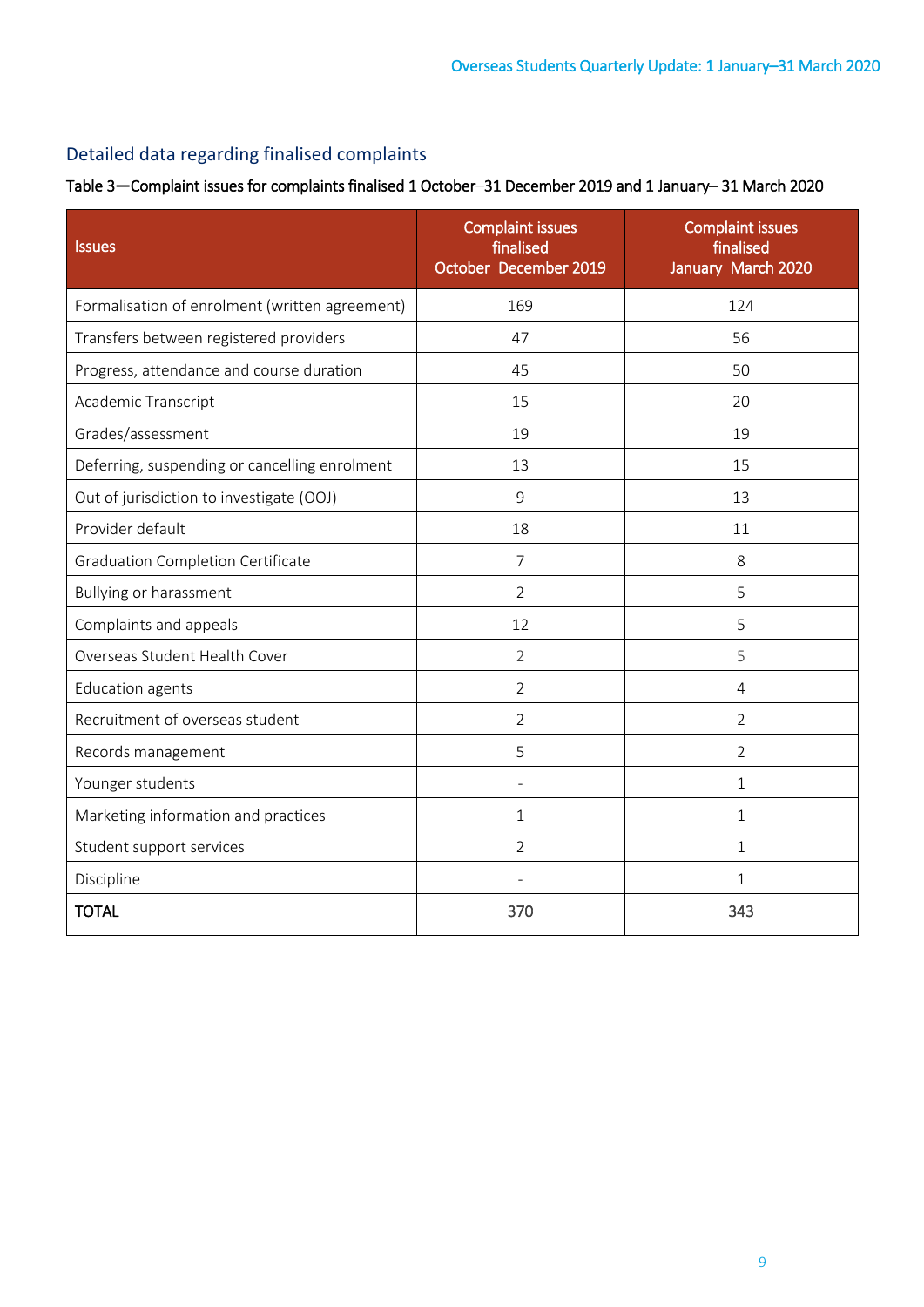Table 4**—**Complaints investigated and finalised: 1 October–31 December 2019 and 1 January– 31 March 2020 by education sector

| Sector                  | No. of<br>students <sup>3</sup> | % of total<br>number of<br>students | <b>Complaints</b><br>investigated<br>and finalised<br>October<br><b>December</b><br>2019 | % of<br>complaints<br>investigated<br>and<br>finalised | <b>Complaints</b><br>investigated<br>and finalised<br>January<br>March<br>2020 | % of<br>complaints<br>investigated<br>and finalised |
|-------------------------|---------------------------------|-------------------------------------|------------------------------------------------------------------------------------------|--------------------------------------------------------|--------------------------------------------------------------------------------|-----------------------------------------------------|
| <b>VET</b>              | 169,480                         | 67.6%                               | 70                                                                                       | 69%                                                    | 36                                                                             | 53%                                                 |
| Schools                 | 7,225                           | 2.9%                                | 1                                                                                        | 1%                                                     | $\overline{2}$                                                                 | 3%                                                  |
| ELICOS <sup>4</sup>     | 22,992                          | 9.2%                                | 13                                                                                       | 13%                                                    | 10                                                                             | 15%                                                 |
| <b>Higher Education</b> | 49,575                          | 19.8%                               | 15                                                                                       | 15%                                                    | 17                                                                             | 25%                                                 |
| Non-Award               | 1,339                           | 0.5%                                | $\overline{2}$                                                                           | 2%                                                     | 3                                                                              | 4%                                                  |
| <b>TOTAL</b>            | 250,611                         |                                     | 101                                                                                      |                                                        | 68                                                                             |                                                     |

#### Table 5**—**Most common issues for complaint investigations finalised: 1 January– 31 March 2020 by education sector

| Sector              | <b>Issue 1</b>                       | <b>Issue 2</b>                       | <b>Issue 3</b>     |
|---------------------|--------------------------------------|--------------------------------------|--------------------|
| <b>VET</b>          | Written agreements                   | Progress, attendance and<br>duration | Transfers          |
| Schools             | Progress, attendance and<br>duration | Written agreements                   |                    |
| <b>ELICOS</b>       | Progress, attendance and<br>duration | Transfers                            | Written agreements |
| Higher<br>Education | Progress, attendance and<br>duration | Written agreements                   | Transfers          |
| Non-award           | Progress, attendance and<br>duration |                                      |                    |

 $\overline{a}$ 

<span id="page-9-0"></span><sup>&</sup>lt;sup>3</sup> Number of 'studying Confirmations of Enrolment' (CoEs) in Overseas Students Ombudsman jurisdiction by 'main course sector'. Provider Registration and International Student Management System (PRISMS) report as at 1 April 2020. 4 English Language Intensive Courses for Overseas Students.

<span id="page-9-1"></span>